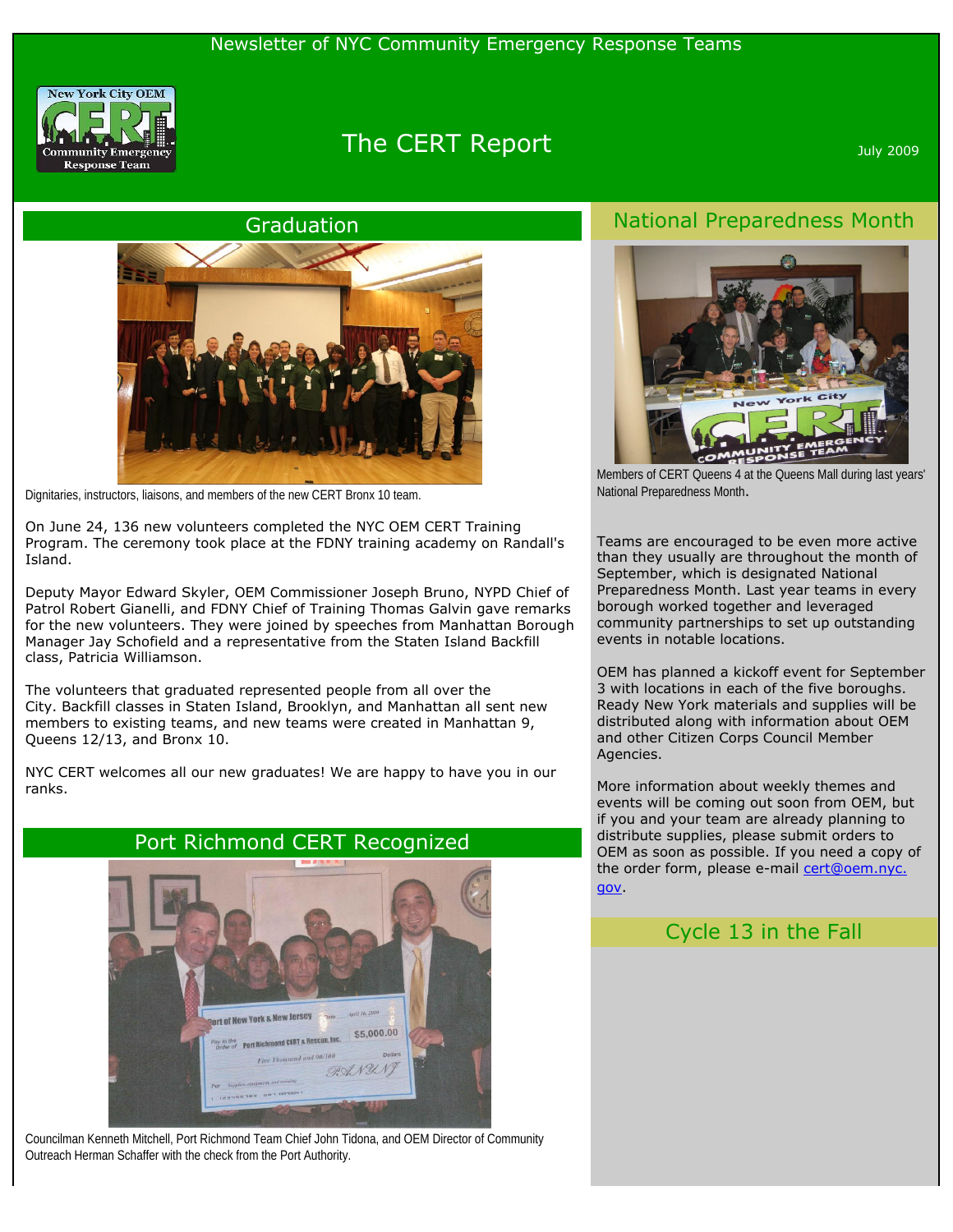On April 16 Staten Island's Port Richmond CERT team was presented with a \$5,000 donation from the Port Authority of New York and New Jersey. Congressman Michael McMahon, representing Staten Island and Brooklyn in the US House of Representatives, and NYC Councilman Kenneth Mitchell of Staten Island were both instrumental in obtaining the donation, according to team chief and borough manager John Tidona. The funds will be used for supplies, equipment, and training.

The team members were also honored on May 16 when NY1 News named them *Staten Islanders of the Week*. NY1 filmed the team training at one of their weekly meetings, with stations set up for light search and rescue, traffic control, and medical operations.

Congratulations to the Port Richmond CERT team, and keep up the good work!

## Ready New York for Kids



CERT volunteers are asked to go out into their communities and use OEM's Ready New York preparedness campaign to educate neighbors about the various dangers New Yorkers face and how to be better prepared for them.

The Ready New York program has developed two guides for younger New Yorkers, one for elementary students and one for teens. The Ready New York for Kids pilot kicked off this spring to much success. The program will now be going citywide with presentations for elementary schools being planned for the fall.

Active CERT members who are interested in presenting Ready New York for Kids should contact [certtraining@oem.nyc.gov](mailto:certtraining@oem.nyc.gov).

If you would like to request the guides, or any other Ready New York guides, have your team's Ready New York liaison contact 311 or CERT program staff.

Check out the National FEMA CERT Newsletter: [http://www.citizencorps.gov/](http://www.citizencorps.gov/cert/newsletter.shtm) [cert/newsletter.shtm](http://www.citizencorps.gov/cert/newsletter.shtm)

For more information about NYC OEM CERT, log on to the website at [www.nyc.](http://www.nyc.gov/cert) [gov/cert](http://www.nyc.gov/cert) or call the CERT hotline at (718) 422 - 8585.

CERT is always looking to train motivated individuals to prepare for and respond to emergencies. Anyone looking for more information may contact the CERT hotline or e-mail [cert@oem.nyc.gov.](mailto:cert@oem.nyc.gov)



Participants of the Cycle 12 Lower Manhattan class stage before addressing the disaster simulation.

In addition to National Preparedness Month, September will also be the start of a new cycle of the 10-week CERT training. We are recruiting now for classes in Brooklyn, Queens, and the Bronx, and two classes in Manhattan--one on the West Side and one on the East Side.

If you know of anyone that would like to train and join a team, please have them e-mail [cert@oem.nyc.gov](mailto:cert@oem.nyc.gov) or call the CERT hotline at (718) 422 - 8585 for more information.

Please note: Before any recruit is placed in a class, the appropriate team chief must submit a signed screening form either approving or rejecting the recruit's participation.

## Get Notified

Notify NYC is the City of New York's official source for information about emergency events and important City services. The program recently went citywide, which means that it is a benefit not only for CERT teams and emergency management stakeholders, but for all New Yorkers.

Notify NYC subscribers will automatically receive emergency alerts and notifications. Participants are also invited to register for these additional Notify NYC services:

- Significant events notifications.
- Public health notifications.

●

●

●

- Public school closing/delay advisories.
- Unscheduled parking rules suspensions.

Registration is free and simple. To enroll, or for more information, visit [www.nyc.gov/notifynyc.](http://www.nyc.gov/notifynyc)

## CERT Quiz